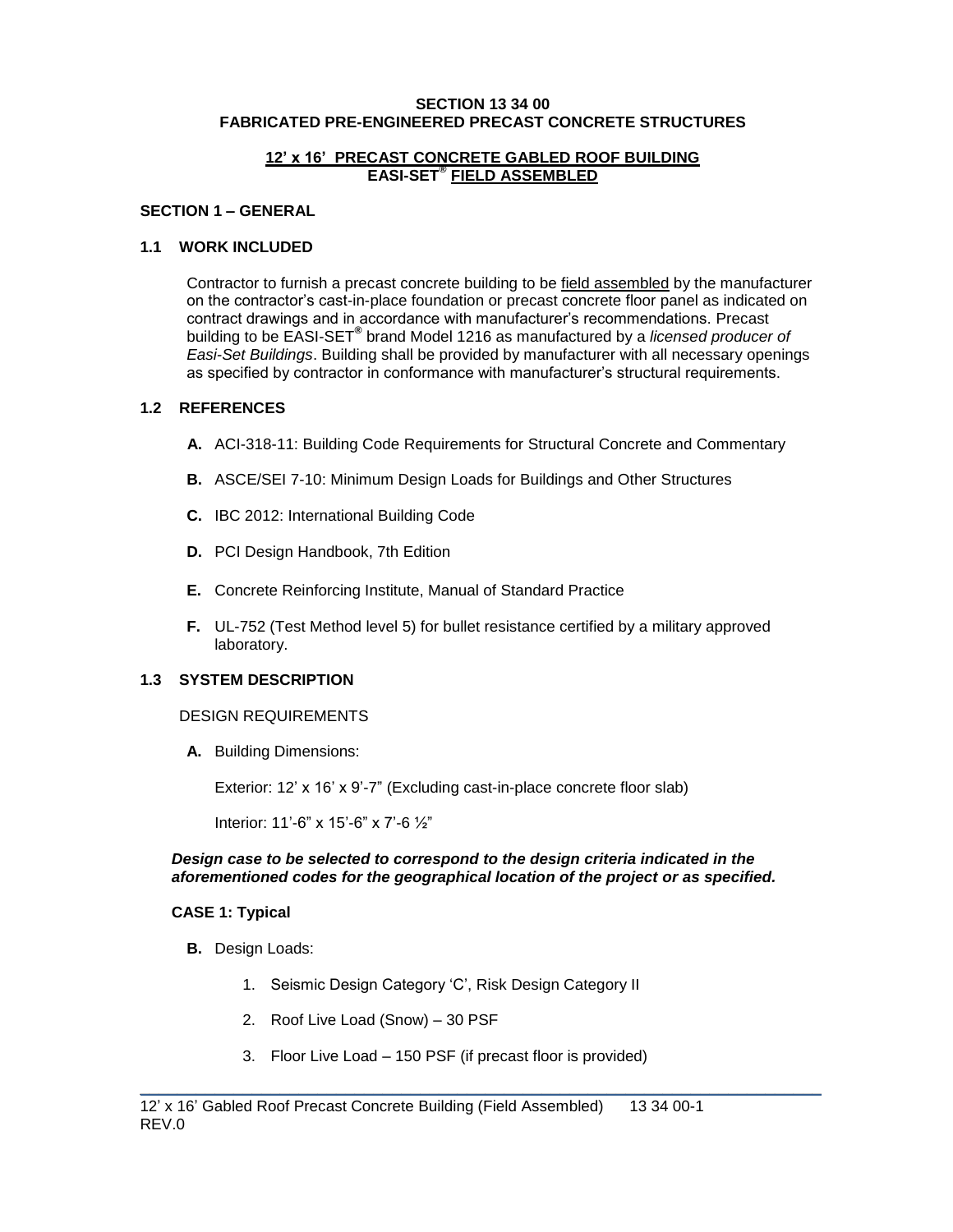### 4. Wind Loading\* – 115 MPH

\*Design loads relate to precast components only, not accessories (i.e. doors, windows, vents, etc.)

## **CASE 2: Heavy**

- **C.** Design Loads:
	- 1. Seismic Design Category 'D', Risk Design Category III
	- 2. Roof Live Load (Snow) 60 PSF
	- 3. Floor Live Load 250 PSF (if precast floor is provided)
	- 4. Wind Loading\* 165 MPH

\*Design loads relate to precast components only, not accessories (i.e. doors, windows, vents, etc.)

- **D.** Roof: Roof panel shall slope approximately 24" from left to right in the 12' direction. The roof shall extend a minimum of 6" beyond the wall panel all around. An optional turndown feature is available where the design extends ½" below the top edge of the wall panels to further prevent water migration into the building along top of wall panels. Available with broom finish or top surface applied finishes
- **E.** Roof, floor, and wall panels must each be produced as single component monolithic panels. No roof, floor, or vertical wall joints will be allowed, except at corners, peak of the roof and along perimeter. Wall panels shall be set on top of floor panel.
- **F.** Floor panel or contractor supplied cast-in-place slab must have  $\frac{1}{2}$ " step-down around the entire perimeter to prevent water migration into the building along the bottom of wall panels.

# **1.4 SUBMITTALS**

- A. Engineering calculations that are designed and sealed by a professional engineer, licensed to practice in the state where the project is located, shall be submitted for approval.
- B. Manufacturers' product literature shall be provided for any plumbing, electrical, and miscellaneous installed fixtures demonstrating compliance with these specifications.

# **1.5 QUALITY ASSURANCE**

- **A.** The precast concrete building producer shall be a plant-certified member of either the National Precast Concrete Association (NPCA), The Precast/Prestressed Concrete Institute (PCI), or equal.
- **B.** The precast concrete building producer shall demonstrate product knowledge and must have a minimum of 5 years experience manufacturing and setting precast concrete.
- **C.** The manufacturer must be a licensed producer of Easi-Set Buildings
- **D.** No alternate building designs to the pre-engineered EASI-SET**®** building will be allowed unless pre-approved by the owner 10 days prior to the bid date.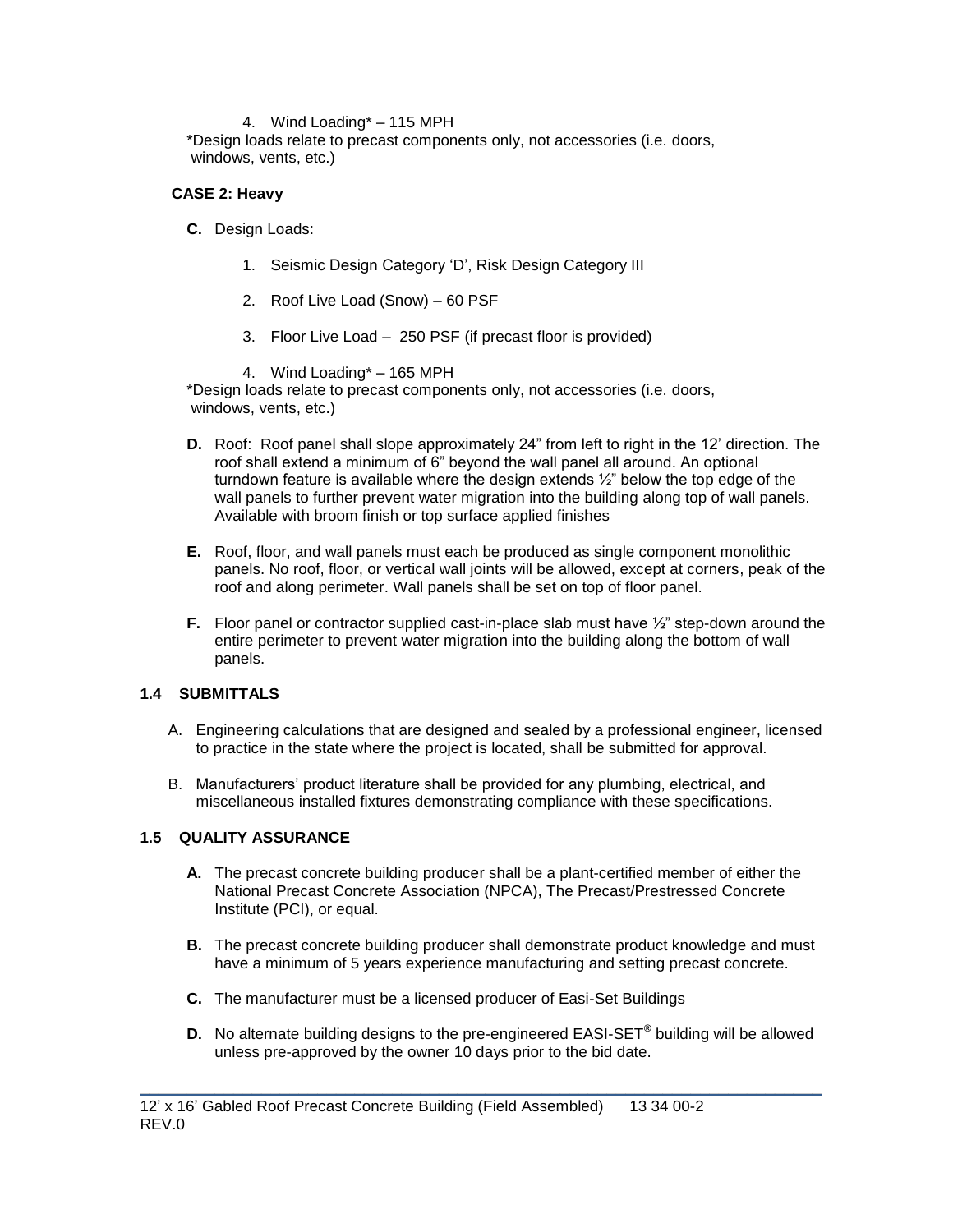# **SECTION 2 – PRODUCTS**

# **2.1 MATERIALS**

- **A.** Concrete: Steel-reinforced, 5000 PSI minimum 28-day compressive strength, airentrained (ASTM C260).
- **B.** Reinforcing Steel: ASTM A615, grade 60 unless otherwise specified. Welded Wire Fabric: ASTM 185, Grade 65
- **C.** Post-tensioning Strand: 41K Polystrand CP50, ½" 270 KSI Seven-Wire strand, enclosed within a greased plastic sheath (ASTM A416). Roof and floor each shall be posttensioned by a proprietary, second generation design using a single, continuous tendon. Said tendon is placed in the concrete slab to form a perimeter loop starting from one corner of the slab to a point where the cable entered the slab. The tendon then turns 90 degrees and follows the cable member(s) in the periphery to a point midway along the "X" axis of the concrete building panel and then turns 90 degrees along the "Y" axis of the concrete building panel. This bisects the concrete building panel and crosses the opposite parallel portion of the cable member and exits from an adjacent side of the concrete building panel. This creates a cable pattern with no less than 2.5 parallel cables in any direction. To ensure a watertight design, no alternate methods shall be substituted for the post-tensioning.
- **D.** Sealant: All joints between panels shall be caulked on the exterior and interior surface of the joints. Caulking shall be DOW CORNING 790 silicone sealant or equal. Exterior caulk reveal to be 3/8"x 3/4" deep so that sides of the joint are parallel for proper caulk adhesion. Back of the joint to be taped with bond breaking tape to ensure adhesion of caulk to parallel sides of joint and not the back.
- **E.** Vents: Two screened aluminum vents to be cast in rear wall. Vents shall be SUNVENT INDUSTRIES Model FL-164 or equal.
- **F.** Panel Connections: Roof-to-wall connections (at eaves) shall be securely fastened together utilizing cast-in carbon steel embeds complying with ASTM A36 and welded in conformance with AWS, Structural Welding Code. All other panel connections shall be securely fastened together with 3/8" thick steel brackets. Steel is to be of structural quality, hot-rolled carbon complying with ASTM A36 and hot dipped galvanized after fabrication. All fasteners to be ½" diameter bolts complying with ASTM A325 for carbon steel bolts. Cast-in anchors used for panel connections to be Dayton-Superior F-63 coil inserts, or equal. All inserts for corner connections must be secured directly to form before casting panels. No floating-in of connection inserts shall be allowed. Wall panels shall be connected to cast-in-place floor slab using expansion anchors providing adequate embedment by manufacturer.

# **2.2 ACCESSORIES**

**A. Doors and Frames**: Shall comply with Steel Door Institute "Recommended Specifications for Standard Steel Doors and Frames" (SDI-100) and as herein specified. All door and frame galvanizing shall be in accordance with ASTM A924 and A653, A60 minimum coating thickness.

\_\_\_\_\_\_\_\_\_\_\_\_\_\_\_\_\_\_\_\_\_\_\_\_\_\_\_\_\_\_\_\_\_\_\_\_\_\_\_\_\_\_\_\_\_\_\_\_\_\_\_\_\_\_\_\_\_\_\_\_\_\_\_\_\_\_\_\_\_\_\_\_\_

1. The buildings shall be equipped with double 3'-0" x 6'-8" x 1-3/4" thick insulated, 18 gauge, metal doors with 16-gauge frames (to meet wall thickness). Doors to have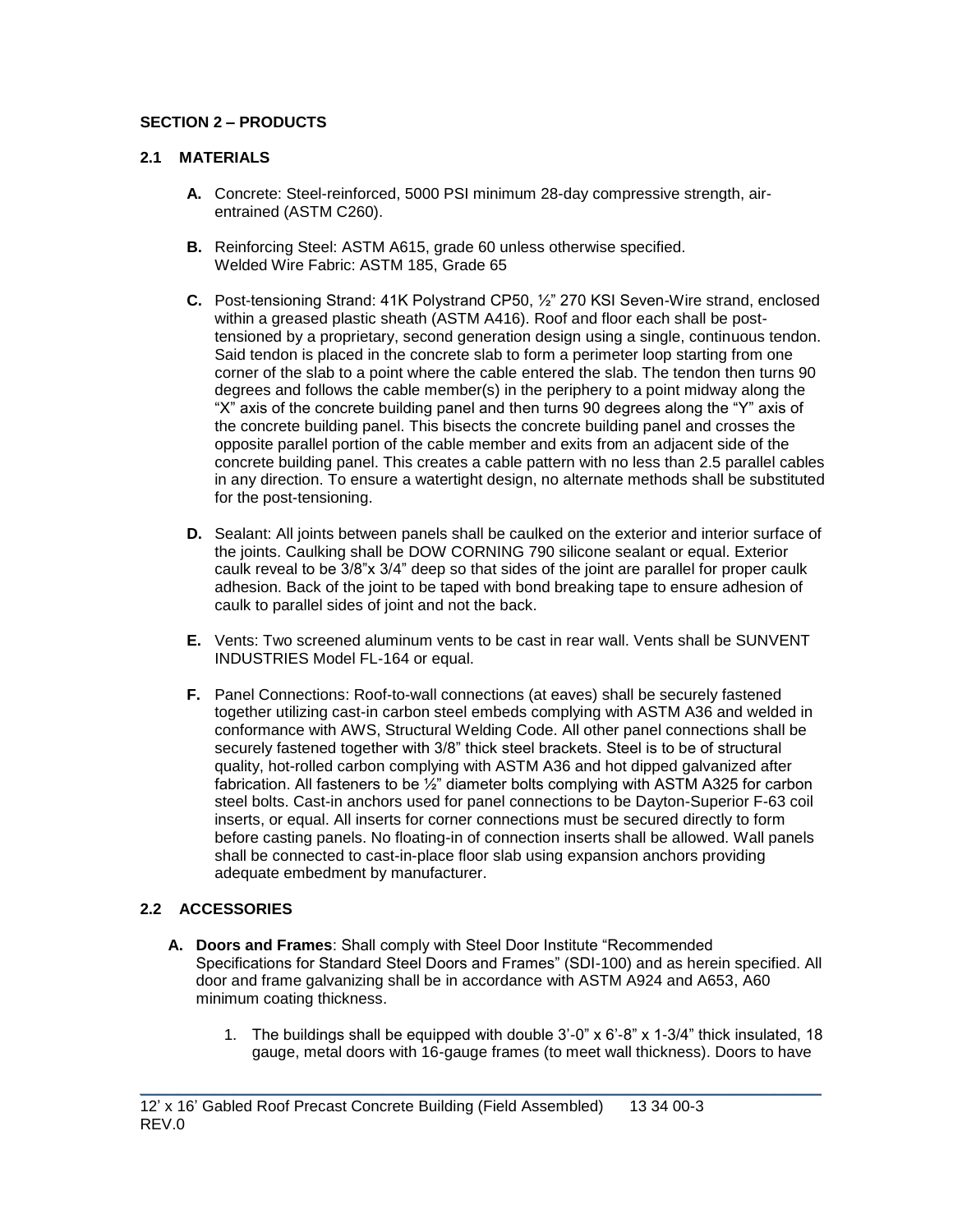flush top cap. 12 gauge flat astragals shall be applied to the active leaf to protect against the elements or forced opening. Doors and frames shall be factory bonderized and painted with one coat of rust inhibitive primer and one finish coat of enamel paint; color to be BOLT BROWN unless specified otherwise.

2. Doors and frames shall meet SDI standard Level 2, 1¾" heavy duty. *Approved manufacturers: Republic, Steelcraft, Ceco, Black Mountain, Pioneer, Curries, Mesker, MPI, Door components or equal Approved distributor: Integrated Entry Systems*

# **B. Door Hardware**:

**1. Pull Handle**: Shall meet requirements of ANSI A156.2. Shall be thru bolt attached and constructed of a minimum  $\frac{3}{4}$ " diameter stainless pull handle sized 8" center to center with a stainless backer plate, minimum 0.053" on both sides. *Approved manufacturers: Design Hardware, Don-Jo, or equal*

**2. Hinges**: Shall comply with ANSI A156.1 and be of the ball bearing, non-removable pin type (3 per door minimum). Hinges shall be 4  $\frac{1}{2}$  x 4  $\frac{1}{2}$  US26D (652) brushed chrome finish. Manufacturer shall provide a lifetime limited warranty. *Approved manufacturers: Design Hardware, or equal*

**3. Deadbolt**: Commercial Grade Deadbolt conforming to ANSI 156.5 furnished with a 2  $\frac{1}{4}$ " face plate and a 1" projecting deadbolt with hardened steel pins. Dead bolts shall be UL and ADA approved. Finish shall be US26D (626) brushed chrome finish. Manufacturer shall provide a lifetime limited warranty. *Approved manufacturers: Design Hardware, Dorma, or equal*

**4. Surface Bolt**: 8" Surface bolt UL listed. Finish US26D (626) brushed chrome finish. (2 per inactive leaf)

*Approved manufacturers: Don-Jo, Design Hardware, or equal*

**6. Threshold**: Bumper Seal type threshold with a maximum 1" rise to prevent water intrusion. Thresholds shall be approved for UL 10B suitable for use with fire doors rated up to three hours.

*Approved manufacturers: National Guard Products or equal* 

**7. Overhead Door Holder**: Heavy duty surface mounted hold open device with hold open/stop angle of 85 to 110 degrees. Construction shall be stainless steel. Finish US32D (630) satin stainless steel finish. *Approved manufacturers: ABH, Rockwood, or equal*

**8. Drip Cap**: Aluminum drip cap with minimum projection of 2 ½" shall be furnished. *Approved Manufacturers: Design Hardware, National Guard Products, or equal*

**9. Door Stop**: ANSI 156.16 approved wall mounted door stop with keeper constructed of a corrosion resistant cast brass material. Finish US26D (626) brushed chrome finish. *Approved manufacturers: Don-Jo, Rockwood, or equal*

# **2.3 FINISHES**

**A.** Interior of Building: Smooth form finish on all interior panel surfaces unless exterior finish is produced using a form liner, then smooth hand-troweled finish.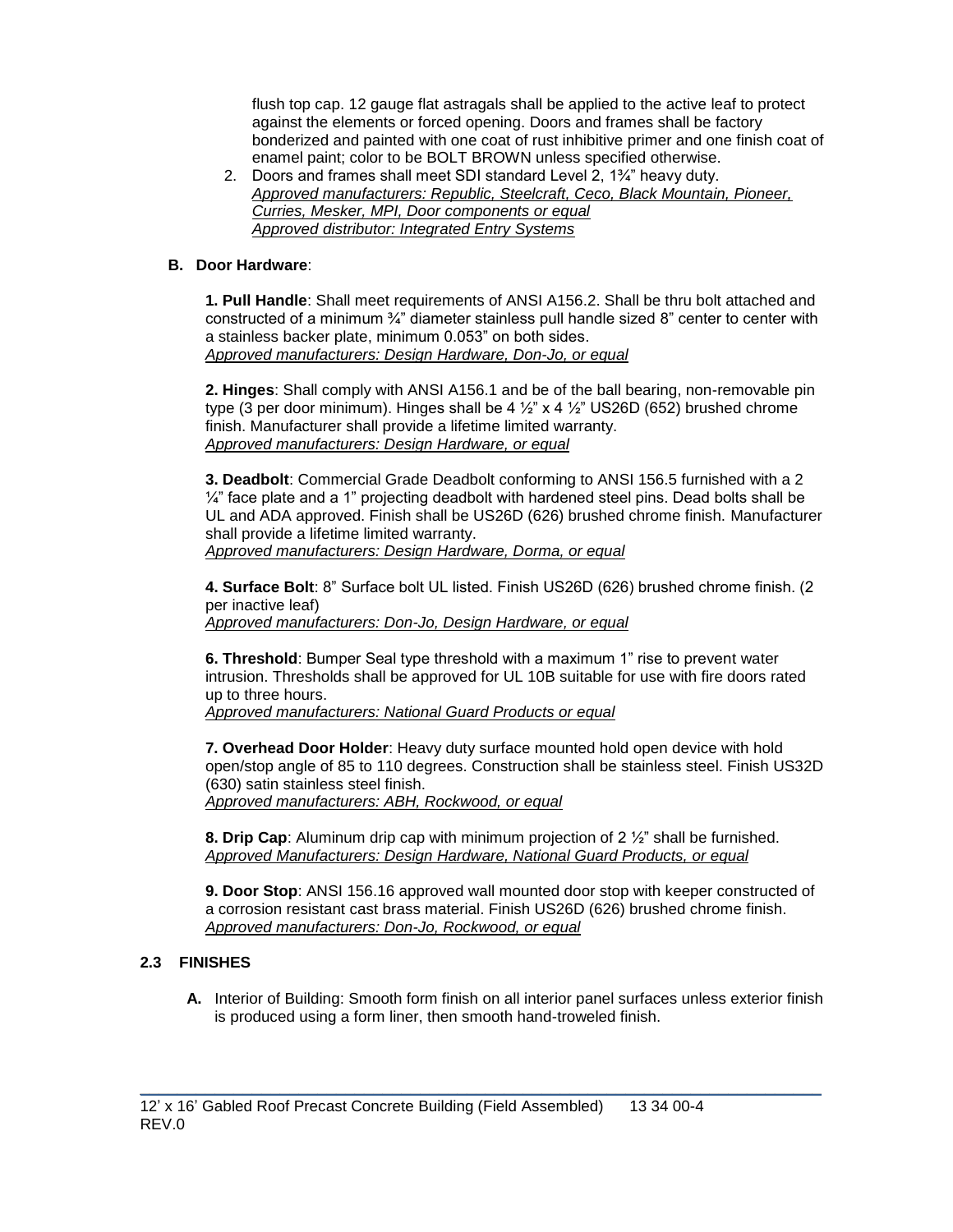- **B.** Exterior of Building: (Standard) Architectural precast concrete brick finish: Finish must be imprinted in top face of panel while in form using an open grid impression tool similar to EASI-BRICK**®** . Finished brick size shall be 2 3/8" x 7 5/8" with vertical steel float or light broom finish. Joints between each brick must be 3/8" wide x 3/8" deep. Back of joint shall be concave to simulate a hand-tooled joint. Each brick face shall be coated with the following water-based acrylic, water repellent penetrating concrete stain: 1) Canyon Tone stain by United Coatings, 2) Sherwin Williams (H&C concrete stain) or equal. Stain shall be applied per manufacturer's recommendation. Joints shall be kept substantially free of stain to maintain a gray concrete color. Stain color shall be BRICK RED unless specified otherwise.
- **C.** Exterior of Building (Option #1): Washed brown riverstone applied-aggregate finish on all exterior wall surfaces. Aggregate must be seeded into top of panel while in form, chemically retarded, and high-pressure washed to expose the aggregate to a depth of 1/8".
- **D.** Exterior of Building (Option #2): Additional finishes are available and will vary by local producer.

# **SECTION 3 – EXECUTION**

### **3.1 SITE PREPARATION RECOMMENDATION** (Field assembled on cast-in-place floor)

Work under this section relates to installation of the building by Easi-Set licensed producer on the customer's prepared foundation and site

**A.** Slab on grade (designed by others) to be minimum 6" thick and 4,000 psi steel reinforced concrete. Slab to be level within 1/8" in both directions and capable of supporting loads imposed by the structure. Floor slab must have a  $\frac{1}{2}$ " step-down around the entire perimeter to prevent water migration into the building along the bottom of wall panels.

# *OR*

### **3.2 SITE PREPARATION RECOMMENDATION** (Field assembled on precast floor system)

- **A**. EASI-SET**®** building shall bear fully on a crushed stone base that is at least two feet larger than the length and width of the building.
- **B.** Stone shall be a minimum of 4" thick and down to firm subgrade. The vertical soil capacity under stone shall be compacted to have minimum bearing of 1,500 pounds per square foot. Stone shall be  $3/8$ " or smaller and must be screeded to level within  $\frac{1}{4}$ " in both directions. Stone shall be placed within a perimeter form with flat and level top edge for screeding. Forming material shall remain around stone until after the building is set.
- **C.** The crushed stone base shall be kept within the confines of the soil or perimeter form. Do not allow the base to become unconfined so that it may wash, erode, or otherwise be undermined.

#### *OR*

If building is placed on pavement or a concrete slab, substrate below pavement or slab must have a vertical soil capacity of 1,500 pounds per square foot. Ensure bearing surface for building is flat and level. As required, place adequate material (stone or sand) to 1" above highest point of area where building will be placed and at least 1'-0" wide all